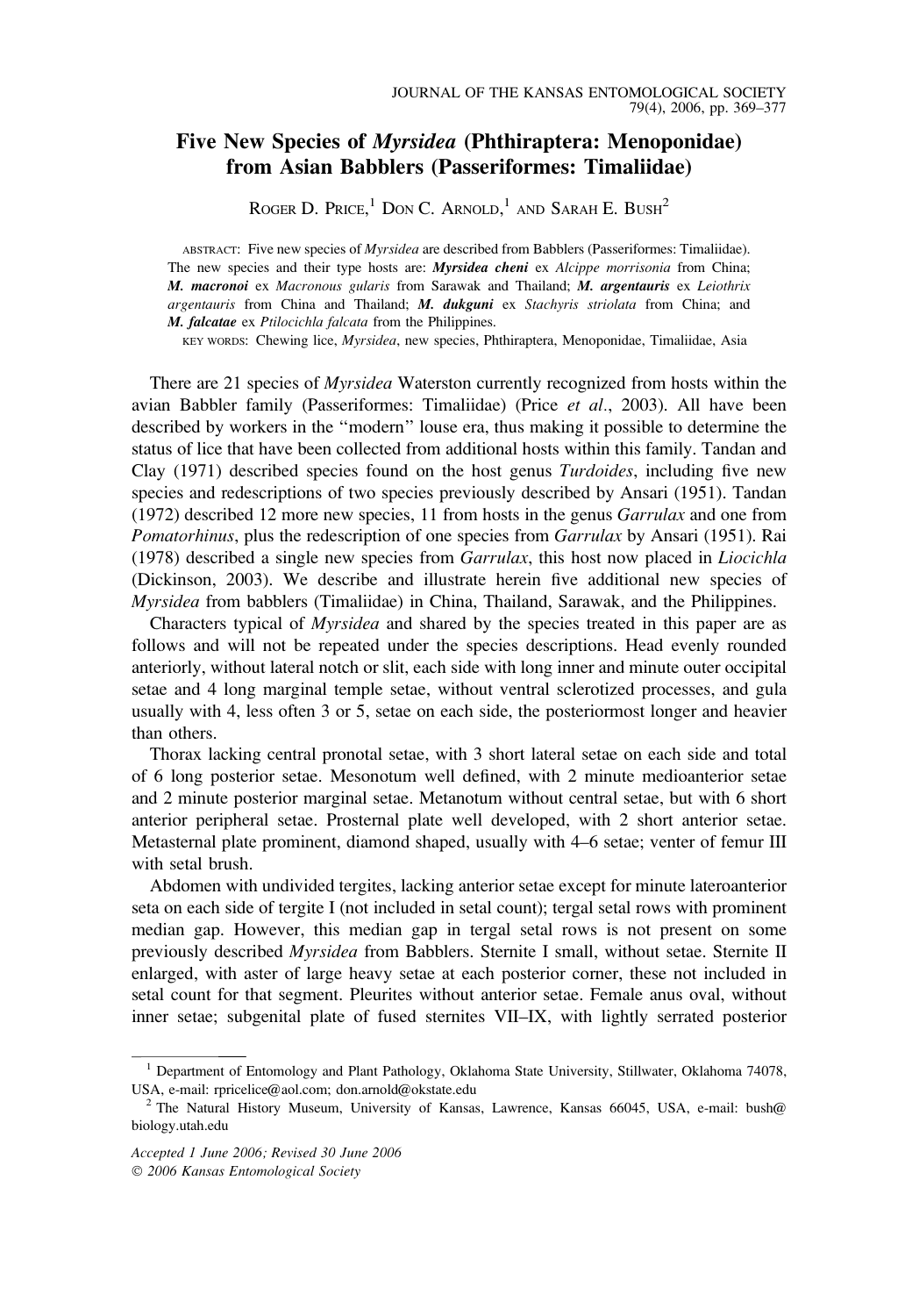margin; setae for sternite VII are those located in region of segment VII. Male subgenital plate of fused sternites VIII–IX; setae for sternite VIII are those in region of segment VIII; genitalia of characteristic shape with distinctively shaped sclerite associated with spinous sac.

In the following descriptions, all measurements are in millimeters. Abbreviations are: TW, temple width; HL, head length at midline; PW, prothorax width; MW, metathorax width; AWIV, abdomen width at segment IV; TL, total length; GL, male genitalia length; and ANW, female anus width. Tergal setal counts include the postspiracular setae and all setae between them.

Host classification within the Timaliidae follows that of Dickinson (2003). Disposition of material of the new species is indicated for each: OSU (K. C. Emerson Museum, Oklahoma State University, Stillwater), NMNH (U.S. National Museum of Natural History, Washington, DC), and UU (Price Institute for Phthiraptera Research [PIPeR], Department of Biology, University of Utah, Salt Lake City).

## Myrsidea cheni Price, Arnold, and Bush, new species

(Figs. 1–5)

TYPE HOST: Alcippe morrisonia Swinhoe, the Grey-cheeked Fulvetta.

DESCRIPTION: Male. As in Fig. 1. Hypopharyngeal sclerites greatly reduced (Fig. 2). Metanotal margin and metasternal plate each with 6 setae. Tergal setae: I, 6; II, 11–15; III, 13–18; IV–V, 13–15; VI–VII, 12–14; VIII, 8–10. Postspiracular setae extremely long on II, IV, and VII–VIII, shorter on I and VI, shortest on III and V. Sternal setae: II, 18–25, each aster with 4; III, 16-20; IV, 26-38; V, 30-47; VI, 27-38; VII, 16-28; VIII, 6-11. Genitalia (Fig. 4) with straight slender parameres, lightly spiculate sac with sclerite as in Fig. 3. Dimensions: TW, 0.40–0.42; HL, 0.28–0.29; PW, 0.26–0.28; MW, 0.37–0.41; AWIV, 0.48–0.53; TL, 1.16–1.31; GL, 0.39–0.41.

Female. Hypopharynx as for male. Metanotum and abdomen as in Fig. 5. Metanotal margin and metasternal plate each with 6 setae. Tergal setae: I, 6–8; II, 14–18; III–V, 15– 18; VI, 14–16; VII, 12–14; VIII, 10–12. Tergites I–II and VI–VIII with relatively straight posterior margin, III–V with slight medioposterior convexity. Postspiracular setae as for male. Sternal setae: II, 21–27, each aster with 4; III, 17–26; IV–V, 34–56; VI, 35–51; VII, 20–30; subgenital plate with 9–12 marginal, 8–13 anterior setae. Anus with 25–30 dorsal fringe setae, 25–32 ventral. Dimensions: TW, 0.42–0.46; HL, 0.29–0.31; PW, 0.29–0.31; MW, 0.43–0.47; AWIV, 0.63–0.70; TL, 1.42–1.69; ANW, 0.19–0.22.

TYPE MATERIAL: Holotype male, ex A. morrisonia, CHINA: Guangxi Province, Jin Xin County Provincial Nature Reserve, 23.12°N, 105.96°E, 25 Sept. 2004, P#250 (NMNH). Paratypes, all ex A. morrisonia: two females, same data as holotype; two males, same except 20 Sept. 2004, P#63; one female, same except Schwandashan National Nature Preserve, 21.84°N, 107.88°E, 20 Apr. 2005, P#879 (NMNH, UU).

OTHER MATERIAL: Three males, three females, ex A. poioicephala (Jerdon), the Browncheeked Fulvetta, Thailand: Khao Luang (four collections).

DIAGNOSIS: This species is best recognized by the male with its unique genital sac sclerite, the female with its slightly modified central abdominal tergites, and both sexes by their weakly developed hypopharyngeal sclerites and the lengths of the postspiracular setae. Among the Myrsidea from Garrulax, both sexes of M. cheni identify as M. sehri Ansari or M. erythrocephali Tandan in the keys provided by Tandan (1972), but details of metanotal and abdominal chaetotaxy, dimensions, and the male genital sac sclerite clearly separate M. cheni from these species. Gross differences, including only six setae on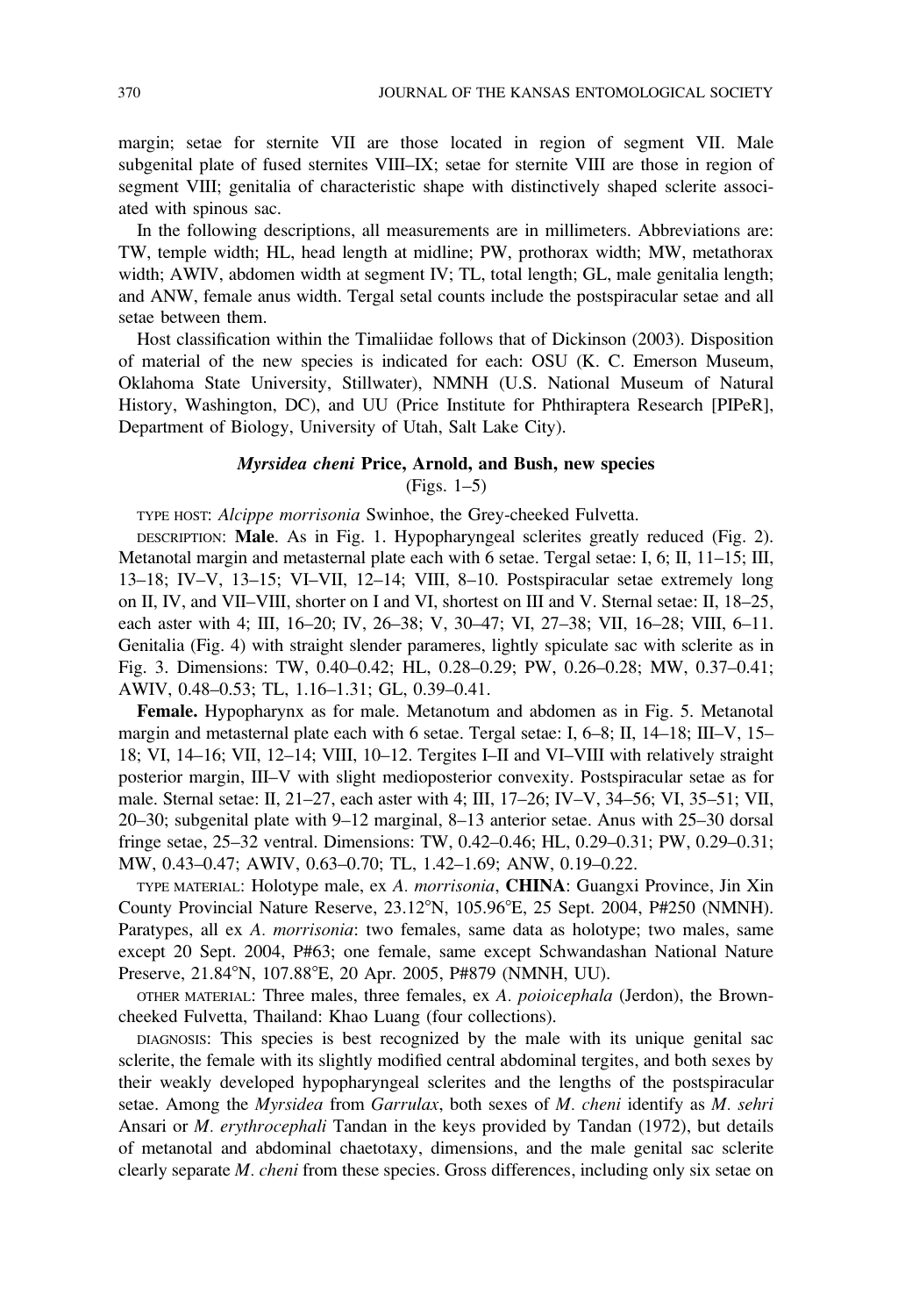

Figs. 1–5. Myrsidea cheni n. sp. 1. Dorsoventral entire male. 2. Male hypopharyngeal sclerites. 3. Male genital sac sclerite. 4. Male genitalia. 5. Female metanotum and dorsoventral abdomen.

tergite I, the lack of female metanotal enlargement, and the unique male genital sac sclerite, distinguish M. cheni from any Myrsidea species known from Turdoides hosts.

ETYMOLOGY: This species is named for Guojun Chen, The Natural History Museum, University of Kansas, Lawrence, in recognition of his work on Chinese avifauna.

## Myrsidea macronoi Price, Arnold, and Bush, new species (Figs. 6–10)

TYPE HOST: Macronous gularis (Horsfield), the Striped Tit-babbler.

DESCRIPTION: Male. Hypopharyngeal sclerites moderately reduced (Fig. 7). Metanotum and abdomen as in Fig. 10. Metanotal margin with 6 setae; metasternal plate with 4 setae. Tergal setae: I, 4; II, 11–15; III, 13–16; IV–V, 14–16; VI–VII, 12–15; VIII, 8. Postspiracular setae extremely long on II, IV, and VII–VIII, shortest on I, III, and V–VI. Sternal setae: II, 19–24, each aster with 4; III, 11–13; IV, 26–30; V, 29–32; VI, 30–34;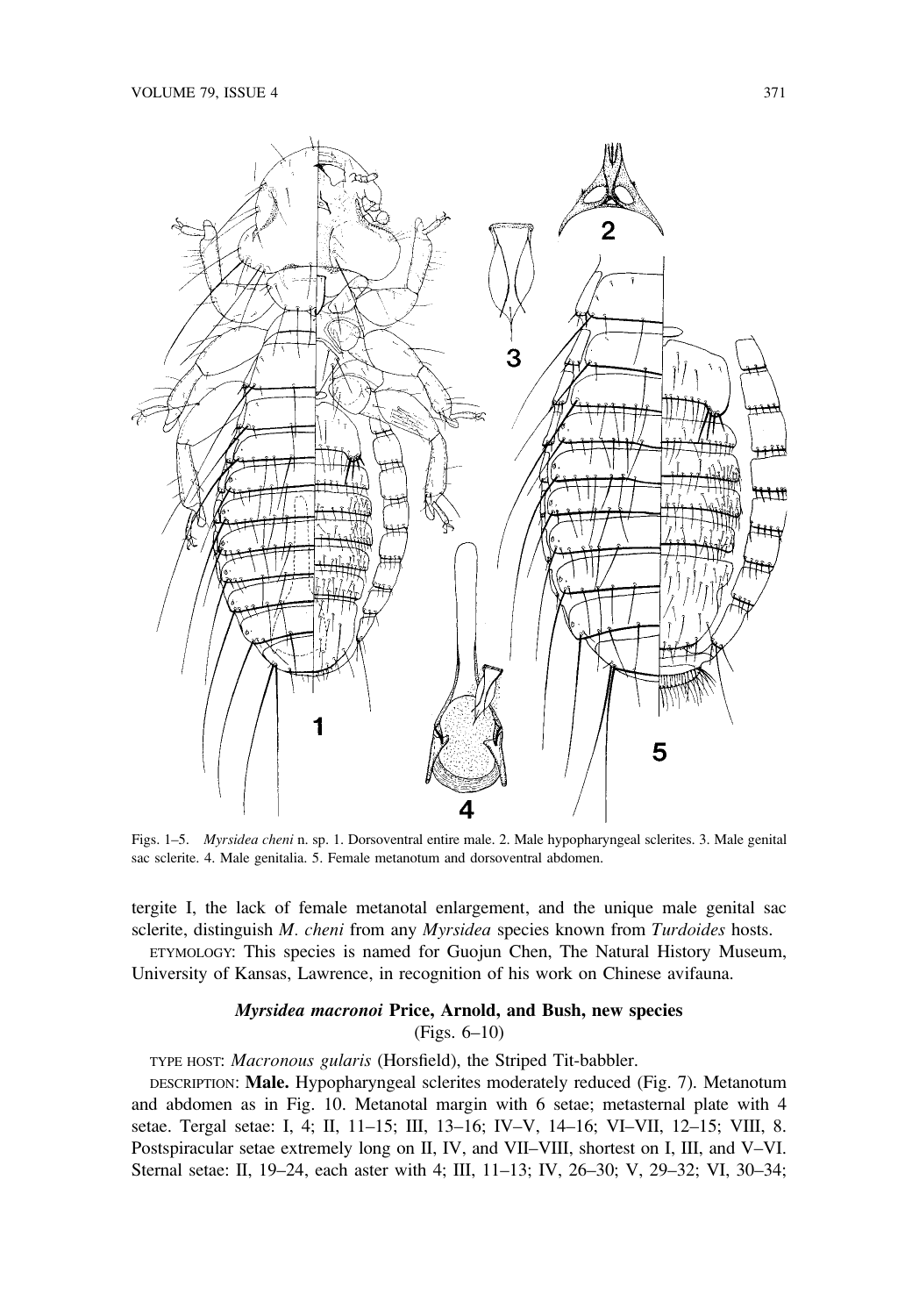

Figs. 6–10. Myrsidea macronoi n. sp. 6. Female metanotum and dorsoventral abdomen. 7. Male hypopharyngeal sclerites. 8. Male genital sac sclerite. 9. Male genitalia. 10. Male metanotum and dorsoventral abdomen.

VII, 18–27; VIII, 9–18. Genitalia (Fig. 9) with straight slender parameres, lightly spiculate sac with sclerite as shown in Fig. 8. Dimensions: TW, 0.33–0.38; HL, 0.27–0.30; PW, 0.24–0.29; MW, 0.32–0.40; AWIV, 0.43–0.49; TL, 1.15–1.32; GL, 0.37–0.42.

Female. Hypopharynx as for male. Metanotum and abdomen as in Fig. 6. Metanotal margin with 6 setae; metasternal plate with 4 setae. Tergal setae: I, 4; II, 10–15; III–V, 13–16; VI, 13–15; VII, 10–16; VIII, 8–13. All tergites unmodified. Postspiracular setae as for male. Sternal setae: II, 21–24, each aster with 4–5; III, 8–13; IV, 30–34; V, 37–45; VI, 36–46; VII, 24–34; subgenital plate with 12–14 marginal, 16–28 anterior setae. Anus with 33–38 dorsal fringe setae, 35–45 ventral. Dimensions: TW, 0.39–0.43; HL, 0.28–0.30; PW, 0.27–0.31; MW, 0.43–0.47; AWIV, 0.62–0.64; TL, 1.47–1.58; ANW, 0.22–0.24.

TYPE MATERIAL: Holotype male, ex M. gularis, THAILAND: Satun Wang Bla Chan, 6 Aug. 1967, 7E-1518 (OSU). Paratypes, all ex M. gularis: one female, same as holotype except 8 Aug. 1967, 7E-1519; one female, Sarawak: Semengo, 14 Aug. 1966, 7E-0706 (OSU).

OTHER MATERIAL: One male, one female, ex Stachyris maculata (Temminck), the Chestnutrumped Babbler, Sarawak (two collections); one male, one female, ex S. nigricollis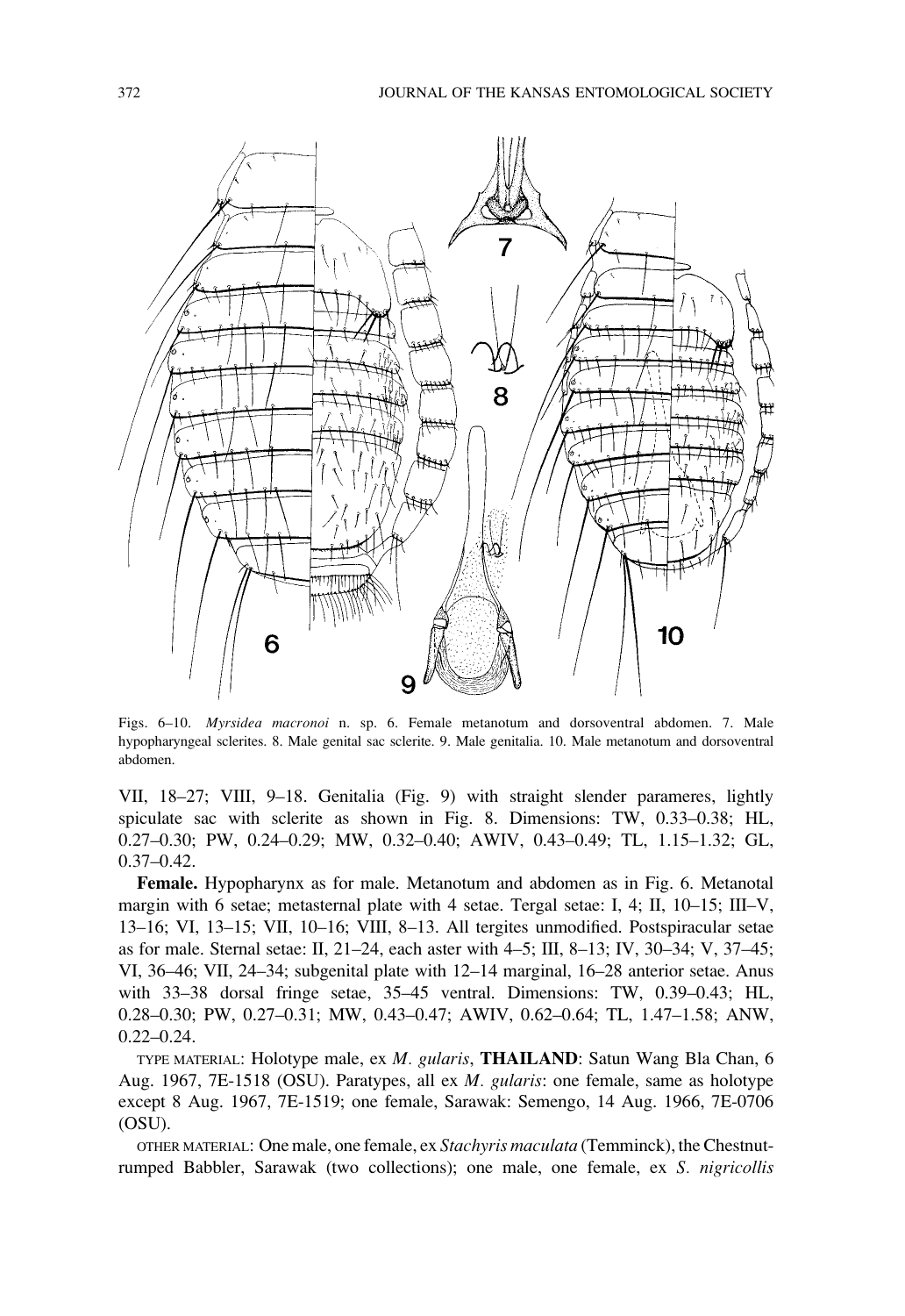(Temminck), the Black-throated Babbler, Sarawak (one collection); two females, ex S. erythroptera (Blyth), the Chestnut-winged Babbler, Sarawak (one collection).

DIAGNOSIS: Myrsidea macronoi is readily separated from M. cheni by the former having both sexes with only four setae on tergite I, greater development of the hypopharyngeal sclerites, and considerably fewer setae on sternite III; the male with a markedly different genital sac sclerite; and the female without any modified abdominal tergites and with more anal setae on both fringes. The presence of only four setae on tergite I, the degree of development of the hypopharyngeal sclerites, and details of the male genital sac sclerite clearly ally M. macronoi with M. breviterga Tandan and Clay, M. meinertzhageni Tandan and Clay, and M. clamosae Tandan and Clay, all from Turdoides. However, the females of these last three species have a markedly enlarged tergite I and both sexes lack a median gap in the tergal rows. Of these, M. breviterga appears closest to M. macronoi, but differences cited above clearly separate these species.

ETYMOLOGY: The name of this new species is derived from the generic name of the type host.

### Myrsidea argentauris Price, Arnold, and Bush, new species (Figs. 11–14)

TYPE HOST: Leiothrix argentauris (Hodgson), the Silver-eared Mesia.

DESCRIPTION: Male. Hypopharyngeal sclerites reduced (Fig. 12). Metanotum and dorsal abdomen as in Fig. 11. Metanotal margin and metasternal plate each with 6 setae. Tergal setae: I, 12; II, 16; III–VIII, 14–15. Postspiracular setae extremely long on II, IV, and VI–VIII, shorter on I and III, shortest on V. Sternal setae: II, 22, each aster with 4; III, 22; IV–V, 42–43; VI, 38; VII, 28; VIII, 13. Genitalia much as in Fig. 4, but with sac sclerite as in Fig. 13. Dimensions: TW, 0.42; HL, 0.31; PW, 0.29; MW, 0.39; AWIV, 0.54; TL, 1.34; GL, 0.43.

Female. Hypopharynx as for male. Metanotum and dorsal abdomen as in Fig. 14. Metanotal margin and metasternal plate each with 6 setae. Tergal setae: I, 13–14; II, 15– 18; III–VII, 13–16; VIII, 10–14; margin of last segment with 14–19 setae between very long setae. All tergites unmodified. Postspiracular setae as for male. Sternal setae: II, 22–26, each aster with 4, less often 3 or 5; III, 23–27; IV, 49–54; V, 49–60; VI, 47–49; VII, 24–32; subgenital plate with 10 marginal, 10 anterior setae. Anus with 37 dorsal fringe setae, 32 ventral. Dimensions: TW, 0.43–0.44; HL and PW, 0.29–0.32; MW, 0.43–0.46; AWIV, 0.59–0.65; TL, 1.53–1.69; ANW, 0.19–0.21.

TYPE MATERIAL: Holotype male, ex L. argentauris, THAILAND: Chiengmai, Doi Pha Hom Pok, 16 Dec. 1965, MAPS 3444 (OSU). Paratypes, all ex *L. argentauris*: one female, same as holotype; two females, same except 7 Dec. 1965, MAPS 2998 and 3001 (OSU).

DIAGNOSIS: Both sexes of  $M$ . argentauris are distinguished from the previous two species by having many more setae on tergite I, the extremely long postspiracular seta on VI similar to those on VII–VIII, and a row of medioposterior setae on the last segment. Additionally, the male has a uniquely different genital sac sclerite and more setae on tergite VIII. These features closely associate  $M$ . argentauris with  $M$ . ananthakrishnani Rai from Liocichla phoenicea (Gould). The most obvious differences involve both sexes of the latter with much more reduced hypophyngeal sclerites and with eight marginal metanotal setae, and the male without a median gap in the tergal setal rows.

ETYMOLOGY: The name given to this new species is based on the specific name of the type host.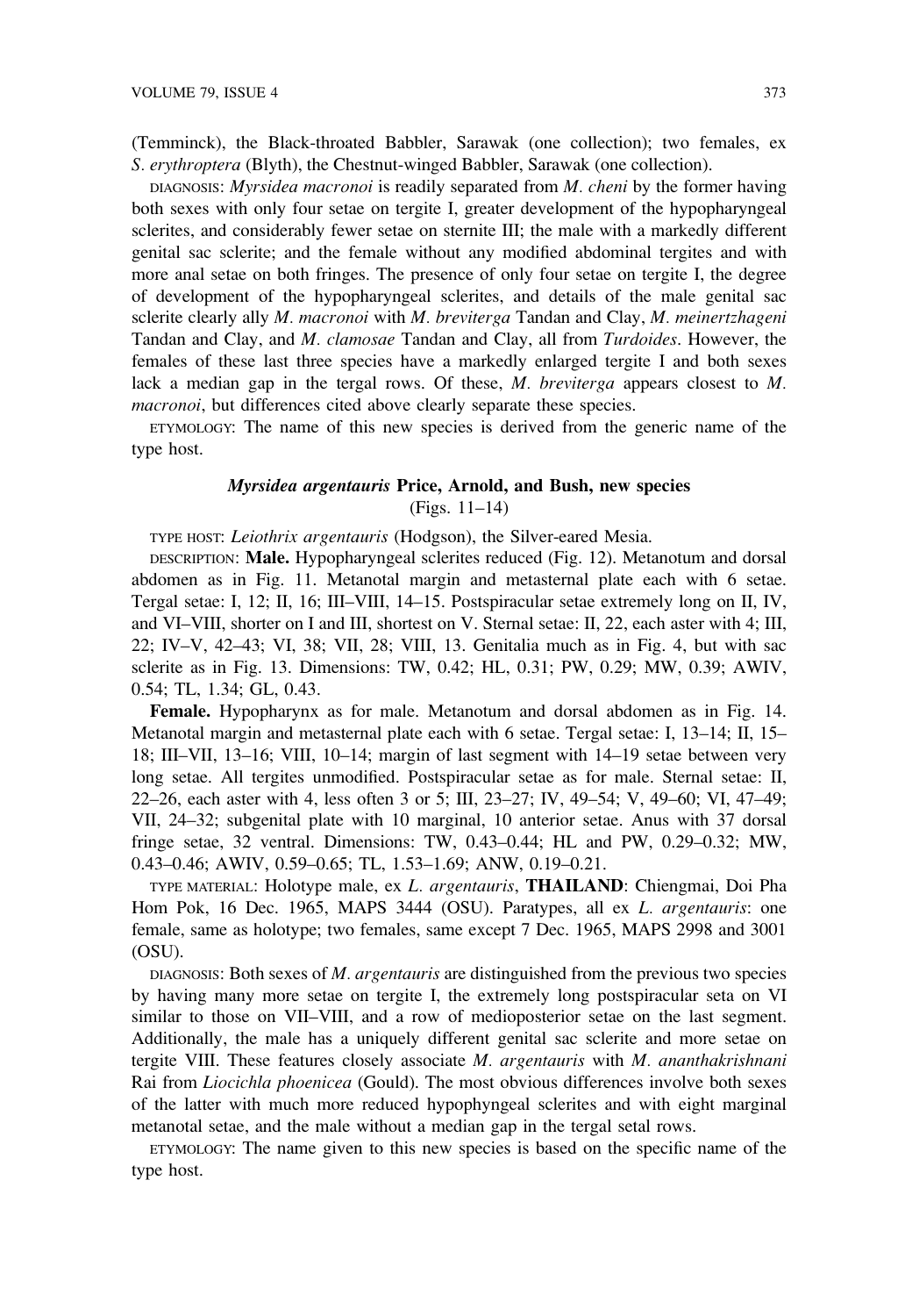

Figs. 11–14. Myrsidea argentauris n. sp. 11. Male metanotum and dorsal abdomen. 12. Male hypopharyngeal sclerites. 13. Male genital sac sclerite. 14. Female metanotum and dorsal abdomen.

# Myrsidea dukguni Price, Arnold, and Bush, new species (Fig. 15)

TYPE HOST: Stachyris striolata (S. Müller), the Spot-necked Babbler. DESCRIPTION: Male. Unknown.

Female. Hypopharynx strongly developed, much as in Fig. 17. Metanotum and abdomen as in Fig. 15. Metanotal margin with 6 setae; metasternal plate with 4 setae. Tergal setae: I, 6; II, 9–11; III, 16–17; IV, 19; V, 17–18; VI, 15–16; VII, 14; VIII, 10–12. Tergites III–VII with slight medioposterior convexity. Postspiracular setae extremely long on II, IV, and VI–VIII, somewhat shorter on I, III, and V. Sternal setae: II, 26–28, each aster with 5; III, 14–16; IV–V, 46–52; VI, 40–42; VII, 14–16; subgenital plate with 13 marginal, 9–10 anterior setae. Anus with 32–33 dorsal fringe setae, 36–37 ventral. Dimensions: TW, 0.48–0.49; HL, 0.32–0.33; PW, 0.31; MW, 0.46–0.47; AWIV, 0.61– 0.63; TL, 1.53–1.57; ANW, 0.22–0.23.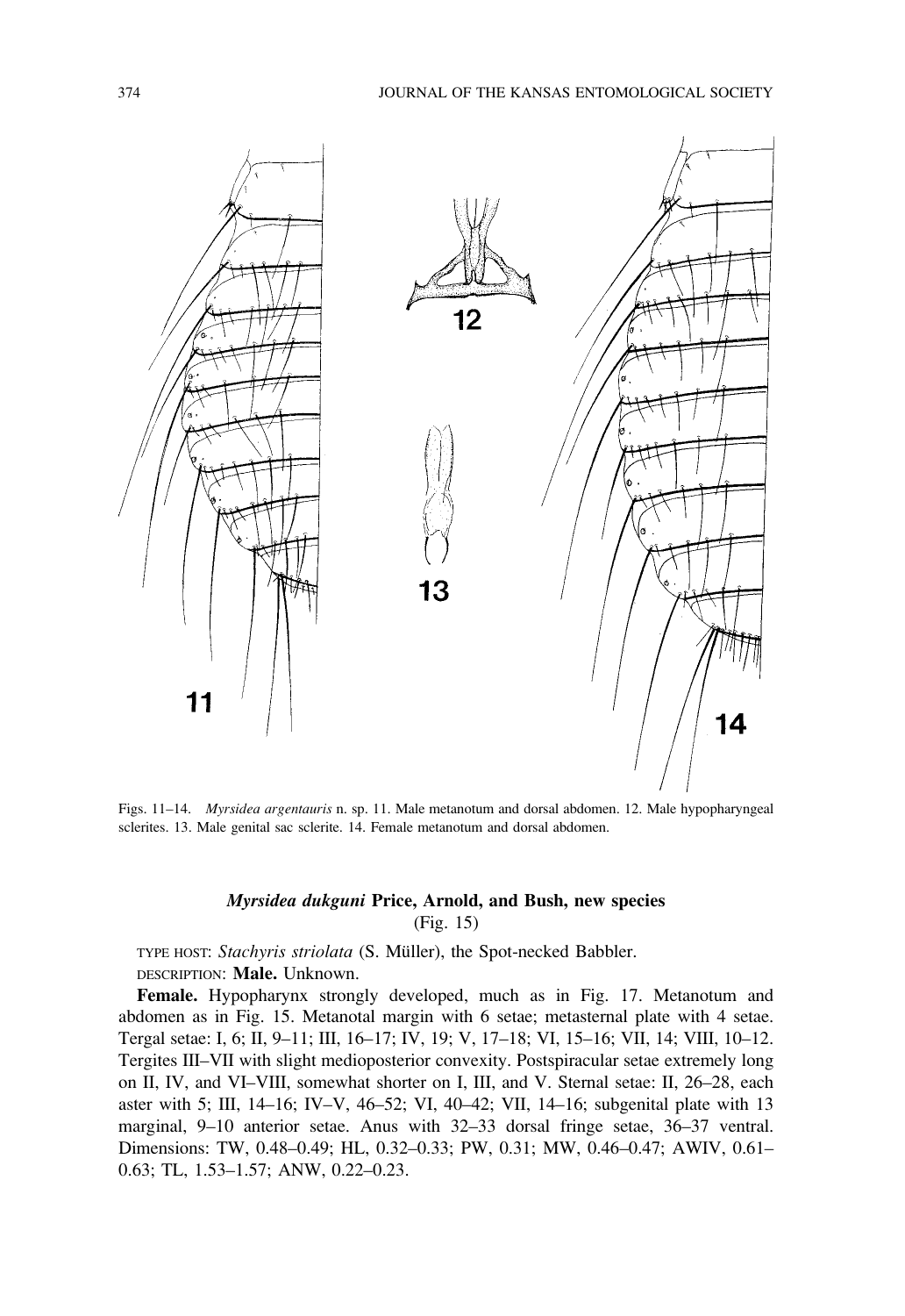

Figs. 15–18. 15. Myrsidea dukguni n. sp. Female metanotum and dorsoventral abdomen. 16–18. Myrsidea falcatae n. sp. 16. Male genital sac sclerite. 17. Male hypopharyngeal sclerites. 18. Male metanotum and dorsoventral abdomen.

TYPE MATERIAL: Holotype female, ex S. striolata, CHINA: Guangxi Province, Jin Xin County Provincial Nature Reserve, 23.12°N, 105.96°E, 20 Sept. 2004, P#80 (NMNH). Paratype: one female, same as holotype (UU).

DIAGNOSIS: The strongly developed hypopharyngeal sclerites easily set this species apart from the three above-described new species. Additionally it is separable on the basis of its five setae in each aster on sternite II, its larger dimensions, its modest modification of tergites III–VII, and its abdominal chaetotaxy. The chaetotaxy of tergite I for  $M$ . dukguni is unlike that of any *Myrsidea* from *Turdoides*; this separation is further supported by its strongly developed hypopharynx (Fig. 17 vs. Figs. 2, 7, or 12) and degree of metanotal and abdominal tergal modification. Only four Myrsidea species from Garrulax and Pomatorhinus have strongly developed hypopharyngeal sclerites. However, the lengths of the setae on tergite VIII, the lack of an enlargement of tergite I, and the presence of only six marginal metanotal setae will distinguish M. dukguni from them.

ETYMOLOGY: This species is named for Dukgun Kim, Department of Biology, University of Utah, Salt Lake City, in recognition of his work on cryptic coloration of lice.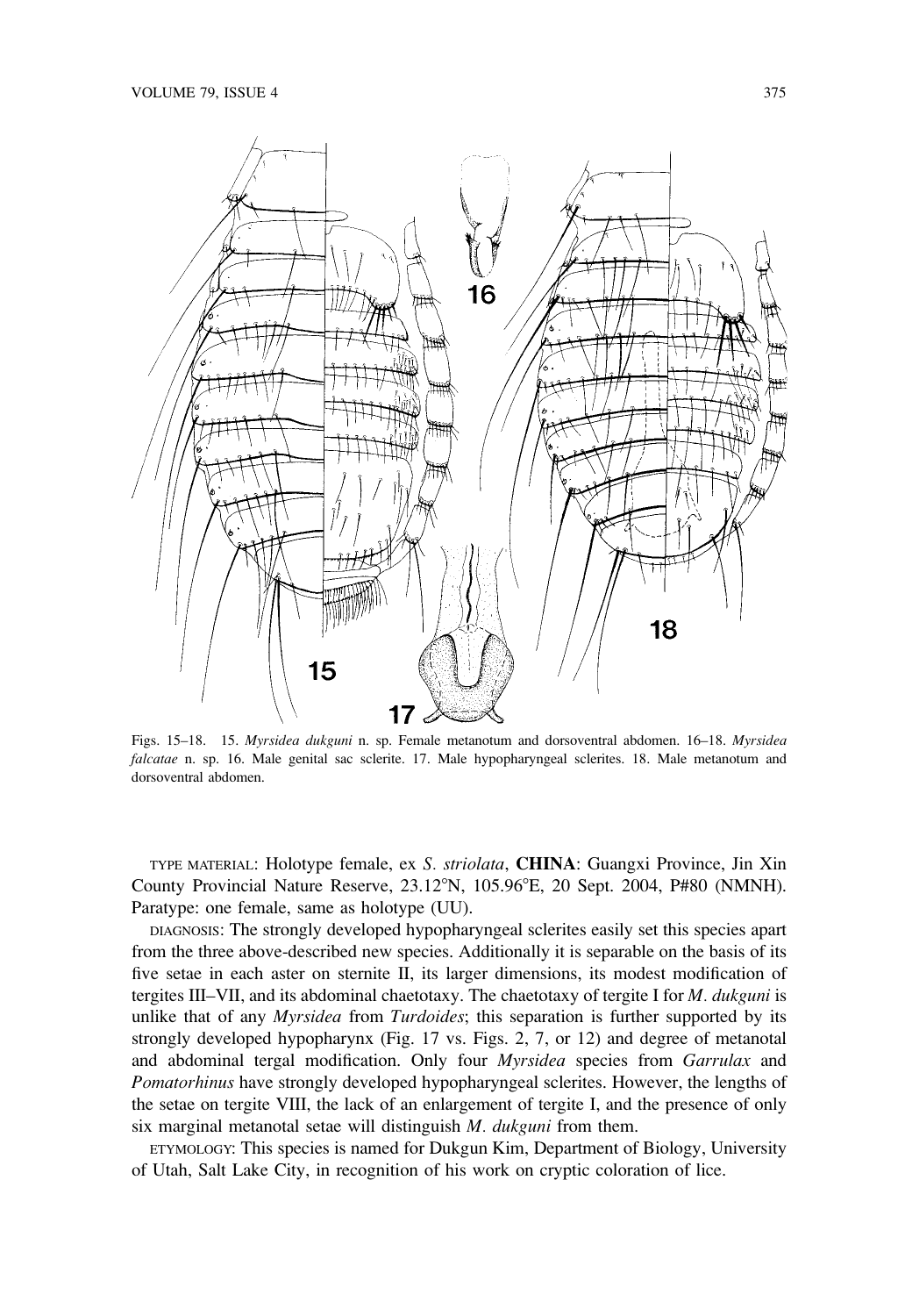### Myrsidea falcatae Price, Arnold, and Bush, new species (Figs. 16–18)

TYPE HOST: Ptilocichla falcata Sharpe, the Falcated Wren-babbler.

DESCRIPTION: Male. Hypopharyngeal sclerites strongly developed (Fig. 17). Metanotum and abdomen as in Fig. 18. Metanotal margin with 10–11 setae; metasternal plate with 6 setae. Tergal setae: I, 12–13; II–VI, 15–20; VII, 14; VIII, 8–9. Postspiracular setae extremely long on II, IV, and VII–VIII, shorter on I and III, and shortest on V–VI. Sternal setae: II, 22, each aster with 4; III, 19–20; IV, 24–26; V, 31; VI, 25–26; VII, 9–10; VIII, 4– 6. Genitalia with sac sclerite as in Fig. 16. Dimensions: TW, 0.42–0.43; HL, 0.30–0.31; PW, 0.29; MW, 0.39; AWIV, 0.49–0.50; TL, 1.29–1.33; GL, 0.39–0.41.

Female. Unknown.

TYPE MATERIAL: Holotype male, ex P. falcata, PHILIPPINES: Palawan, Kabigaan Aborlan, 7 Aug. 1964, H. E. McClure, H-0048 (OSU). Paratype: one male, same as holotype (OSU).

DIAGNOSIS: The strongly developed hypopharynx allies this species with  $M$ . dukguni and separates it from the first three described in this paper. However, even with  $M$ . dukguni based only on females and *M. falcatae* only on males, these species are clearly separable by *M. falcatae* having at least 10 setae on the metanotal margin, six metasternal plate setae instead of four, more setae on tergites I and II, only four setae in each aster, and shorter postspiracular setae on tergites V and VI. The number of setae on tergite I and the structure of the male genital sac sclerite will differentiate M. falcatae from any Myrsidea from Turdoides. The combination of the large number of setae on tergite I, the length of the central setae on tergite VIII, and details of the genital sac sclerite will separate M. falcatae from the four species of Myrsidea from Garrulax with the strongly developed hypopharyngeal sclerites. While we do not encourage descriptions of new species limited to a single sex, in this instance the differences between them are soundly based and also enable separation of them from previously described species.

ETYMOLOGY: The name of this new species is derived from the specific name of the type host.

#### Discussion

The avian family Timaliidae is large and includes 50 genera and 273 described species (Dickinson, 2003). Chewing lice, including those described herein, have been recorded from only 34, or 12%, of the species of Timaliidae. With such a small sampling of host taxa, it would be premature to attempt any speculation on how these parasites might reflect on host relationships.

#### Acknowledgments

The collection of lice in China was supported by the National Science Foundation 02-186 Biotic Survey and Inventories grant of A. Peterson, R. Brown, D. Clayton, and B. Lim.

#### Literature Cited

Dickinson, E. C. (ed.). 2003. The Howard and Moore Complete Checklist of the Birds of the World, 3rd ed. Princeton University Press, Princeton, New Jersey. 1039 pp.

Ansari, M. A. R. 1951. Mallophaga (Amblycera) infesting birds in the Panjab (India). Proceedings of the National Institute of Science India 17:127–203.